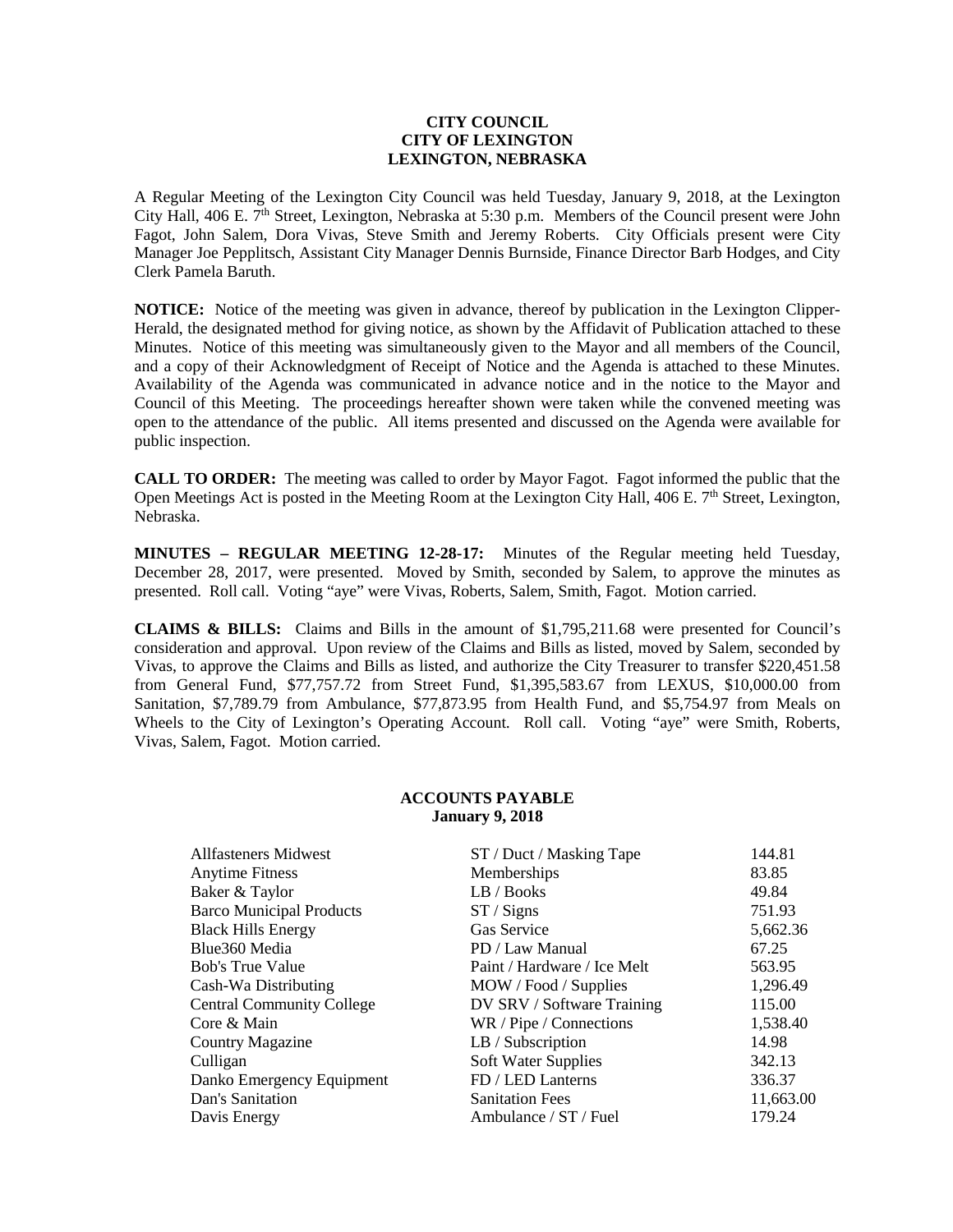| Dawson Area Development                              | <b>Annual Dues</b>                       | 28,000.00  |
|------------------------------------------------------|------------------------------------------|------------|
| Dawson County Communications                         | PD / Dispatch Fees                       | 27,500.00  |
| Demco                                                | LB/Bags/Posters/Streamers/Book Shelf     | 1,125.55   |
| <b>Eakes Office Solutions</b>                        | LB / Copier Expense / Office Supplies    | 596.94     |
| <b>EBSCO</b> Information Services                    | LB / Subscriptions                       | 766.53     |
| Electrical Engineering & Equipment                   | EL / Conduit                             | 74.53      |
| <b>EMS Billing Services</b>                          | <b>Ambulance Billing</b>                 | 1,935.01   |
| <b>ESRI</b> Inc                                      | <b>GIS Software Maintenance</b>          | 1,000.00   |
| Fagot Refrigeration & Electric                       | Repair Fixtures/Heater/Switches          | 2,612.91   |
| Fastenal                                             | Batteries/Safety Glasses/Jack            | 498.01     |
| Gale/Cengage Learning                                | LB / Books                               | 137.49     |
| Health Claims Fund                                   | Claims                                   | 77,873.95  |
| Heldt & McKeone Law Offices                          | Professional Fee                         | 2,700.00   |
| <b>Hiland Dairy Foods</b>                            | <b>MOW</b> / Dairy Products              | 357.02     |
| Hobart                                               | MOW / Dishwasher Repair                  | 486.20     |
| Husker Illustrated                                   | LB / Subscription                        | 58.83      |
| <b>Ingram Library Services</b>                       | LB / Books                               | 98.79      |
| Jones Plumbing & Heating                             | Plumbing / PVC Pipes / Boiler Repair     | 1,150.40   |
| League of Nebraska Municipalities                    | WWTP / Conference Registration           | 85.00      |
| Lerner Publishing                                    | LB / Books                               | 2,562.65   |
| Lexington Animal Clinic                              | Animal Care                              | 592.50     |
| Lexington, City Street Department                    | Fuel                                     | 7,314.72   |
| Lexington, City of                                   | Franchise / Interdepartment Service Fees | 68,082.99  |
| Lexington, City Payroll Account:                     |                                          |            |
| Payroll                                              | Wages                                    | 139,374.62 |
| Social Security                                      | Employer Portion / FICA Med              | 10,371.65  |
| Union Bank & Trust                                   | <b>Employer Portion / Pension</b>        | 4,526.67   |
| Union Bank & Trust                                   | <b>Police Pension</b>                    | 2,811.03   |
| <b>ICMA</b>                                          | <b>City Manager Pension</b>              | 876.35     |
| Lexington Community Foundation                       | <b>Fieldhouse Donations</b>              | 1,666.66   |
| Lexington Health Fund                                | Self-funding                             | 47,587.50  |
| <b>Lexington Newspapers</b>                          | Publications                             | 31.48      |
| Lexington Volunteer Fire Department                  | FD / Ambulance Billing                   | 3,084.51   |
| Linden's Plumbing                                    | LB / Restroom Repair                     | 65.00      |
| Martin Electric                                      | FD / WWTP / Light Bulbs / Fuses          | 250.50     |
| Matheson Tri-Gas                                     | Ambulance / Medical Supplies             | 33.15      |
| Mead Lumber & Rental                                 | DV SRV / PK / Paint / Tape               | 28.97      |
| Meritain Health                                      | <b>Health Premium</b>                    | 21,146.18  |
| Mid-American Research Chemical                       | PK / ST / Class Cleaner / Lubricant      | 328.14     |
| <b>Morris Press</b>                                  | GGC / Newsletter                         | 309.33     |
| Mr. Automotive                                       | Ambulance / Wiper Blades                 | 58.80      |
| <b>NADA Used Car Guide</b>                           | LB / Books                               | 125.00     |
|                                                      | Sales and Use Tax                        |            |
| Nebraska Dept of Revenue                             |                                          | 53,448.34  |
| Nebraska Dept of Transportation<br>Nebraskaland Tire | Adams St / Hwy 21 Reconstruction Fees    | 16,905.00  |
|                                                      | PK / WR / Tire / Repairs / Maintenance   | 681.78     |
| NebraskaLink                                         | LB / Internet Service                    | 15.00      |
| O The Oprah Magazine                                 | LB / Subscription                        | 34.97      |
| <b>Oliver Consulting Services</b>                    | LB / Monthly Backup                      | 20.00      |
| <b>Olsson Associates</b>                             | <b>Professional Fees</b>                 | 17,442.27  |
| Omnisite                                             | SW / Annual Wireless Reporting Service   | 276.00     |
| One Call Concepts                                    | <b>Locate Fees</b>                       | 36.60      |
| Paulsen Inc                                          | WR / Water Main Blocks                   | 98.98      |
| Platte Valley Auto Mart                              | PD / 2015 Ford 4 DR Sedan                | 14,400.00  |
| <b>Platte Valley Excavating</b>                      | ST / Grass Clipping Removal              | 4,800.00   |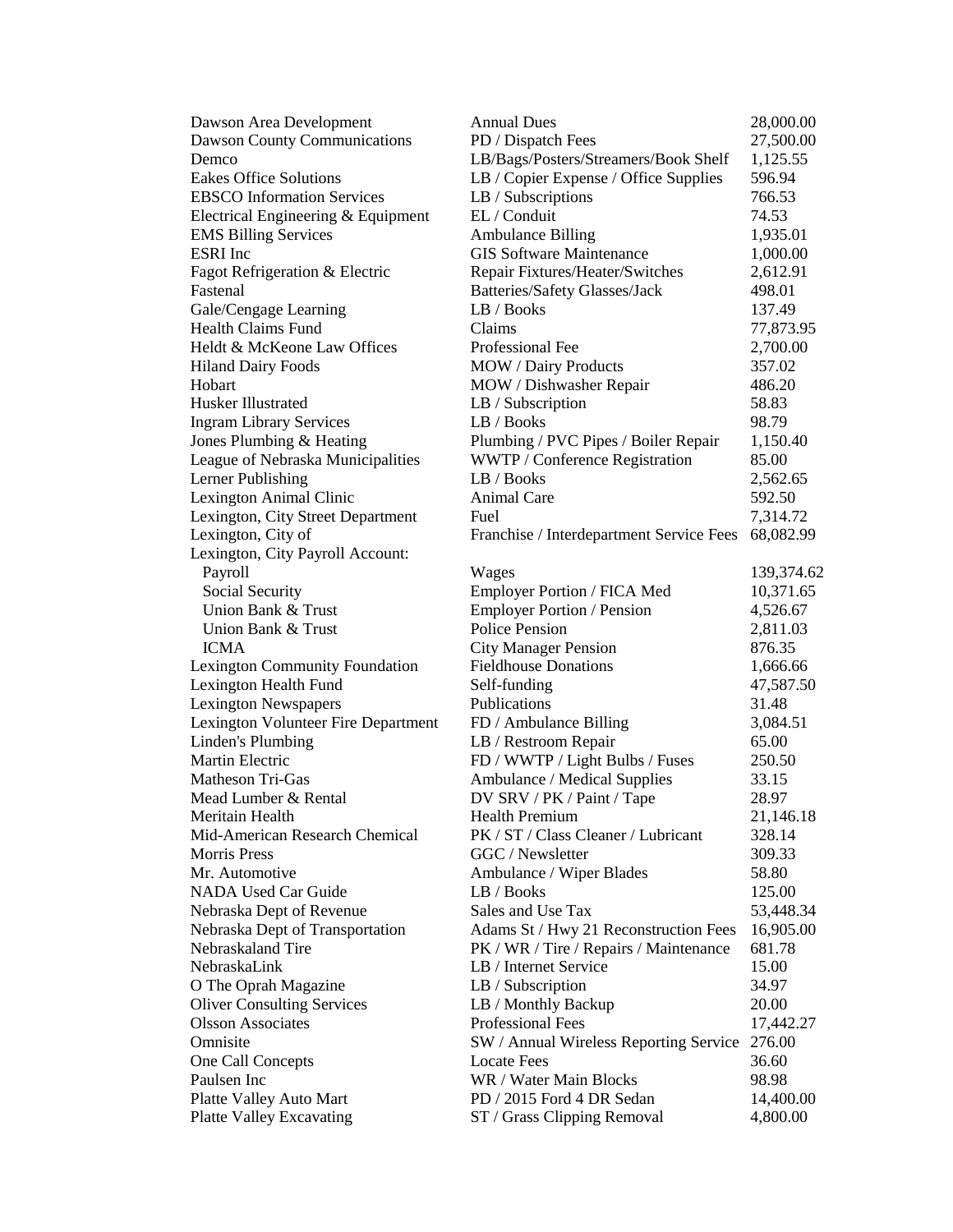| <b>Plum Creek Market Place</b>      | MOW / Food / Supplies                           | 61.50        |
|-------------------------------------|-------------------------------------------------|--------------|
| Primary Electric                    | WWTP / HVAC Repair                              | 438.90       |
| Principal                           | <b>Dental Premium</b>                           | 3,308.26     |
| S & W Auto Parts                    | Wiper Blades/Belts/Wire/Hose                    | 253.13       |
| Salem, John                         | Conference Lodging                              | 779.08       |
| Service Master of Mid Nebraska      | City Hall / GGC / ST / Floor Maintenance 815.72 |              |
| <b>Standard Insurance Company</b>   | Life Insurance Premiums                         | 1,013.04     |
| The Thompson Co                     | MOW / Food & Supplies                           | 1,329.94     |
| <b>Titan Machinery</b>              | Amb/FD/WWTP/Repairs/Batteries                   | 7,370.32     |
| <b>Tri-City Tribune</b>             | GGC / Senior Care Ad                            | 111.38       |
| <b>USA</b> Communications           | <b>City Internet Services</b>                   | 345.60       |
| Unitech                             | $ST/De-Icer$                                    | 1,347.50     |
| <b>Utility Service Co</b>           | WR / Tower Maintenance                          | 8,976.68     |
| Village Uniform                     | GGC / Janitorial Supplies                       | 55.84        |
| VSP / Vision Service Plan           | <b>Vision Premium</b>                           | 904.61       |
| Walmart                             | Office Supplies/Tools                           | 181.90       |
| Baker & Taylor                      | LB / Books                                      | 36.45        |
| Cash-Wa Distributing                | GGC / Food / Products                           | 921.79       |
| Chesterman Co                       | PK / Field House Beverages                      | 244.80       |
| Dan's Sanitation                    | <b>Sanitation Fees</b>                          | 1,378.00     |
| Davis Energy                        | FD / Fuel                                       | 75.28        |
| Dawson County Register of Deeds     | <b>Filing Fees</b>                              | 40.00        |
| Dawson Public Power District        | <b>Power Purchase</b>                           | 11,192.89    |
| Demco                               | LB / Promo Supplies                             | 310.59       |
| <b>Eustis Body Shop</b>             | PD / Vehicle Repair                             | 834.80       |
| Galls                               | PD / Uniform Accessories                        | 53.20        |
| Grainger                            | WWTP / Winter Gear                              | 74.90        |
| <b>Great Western Bank</b>           | LB / Petty Cash                                 | 192.31       |
| <b>Hiland Dairy</b>                 | <b>MOW</b> / Dairy Products                     | 138.37       |
| Holbein Lawn Service                | Down Town Snow Removal                          | 250.00       |
| John Deere Financial                | Paint / Tools / Boots / Shovels                 | 695.54       |
| Jones Plumbing & Heating            | WR / Cleaning Supplies                          | 40.12        |
| <b>KRVN</b>                         | <b>Public Service Announcements</b>             | 40.00        |
| Lexington Area Solid Waste          | <b>Waste Removal</b>                            | 864.96       |
| Lexington Newspapers Inc            | <b>Publications</b>                             | 164.42       |
| Lexington Regional Health Center    | Ambulance / Supplies                            | 160.00       |
| Lexington Volunteer Fire Department | FD / Ambulance Billing                          | 1,161.01     |
| Lien Inc                            | PK / Winterize Sprinklers                       | 510.00       |
| Majestic Theatre                    | Advertising                                     | 225.00       |
| Matheson                            | Ambulance / Medical Supplies                    | 81.80        |
| Mead Lumber                         | PK/Cleaning Supplies/Door Stop/Paint            | 23.30        |
| <b>Midwest Connect</b>              | Mail System Maintenance Agreement               | 943.74       |
| Midwest Laboratories Inc            | WWTP / Lab Testing                              | 225.50       |
| Municipal Automation & Control      | WWTP / Flow Meter Repair                        | 1,287.56     |
| NebraskaLink                        | LB / Internet Service                           | 15.00        |
| Nebraska Public Power District      | <b>Power Purchase</b>                           | 1,144,397.84 |
| Nebraska Rural Water Association    | Yearly Membership                               | 275.00       |
| Nebraska Tech & Telecomm            | <b>Phone Service</b>                            | 1,362.06     |
| <b>O'Reilly Auto Parts</b>          | ST / Tail Light Bulb / Belt                     | 36.27        |
| Platte Valley Auto Mart             | PD / Maintenance / Repair                       | 401.69       |
| <b>Platte Valley Communications</b> | Mo Maint Fee/Radio Repair/Tower Rent            | 1,488.76     |
| Platte Valley Glass & Trailers      | WR / Well Window                                | 1,171.65     |
| <b>Precision Detail</b>             | FD / Cleaning                                   | 240.00       |
| <b>Publishers Prime</b>             | LB / Books                                      | 112.98       |
|                                     |                                                 |              |